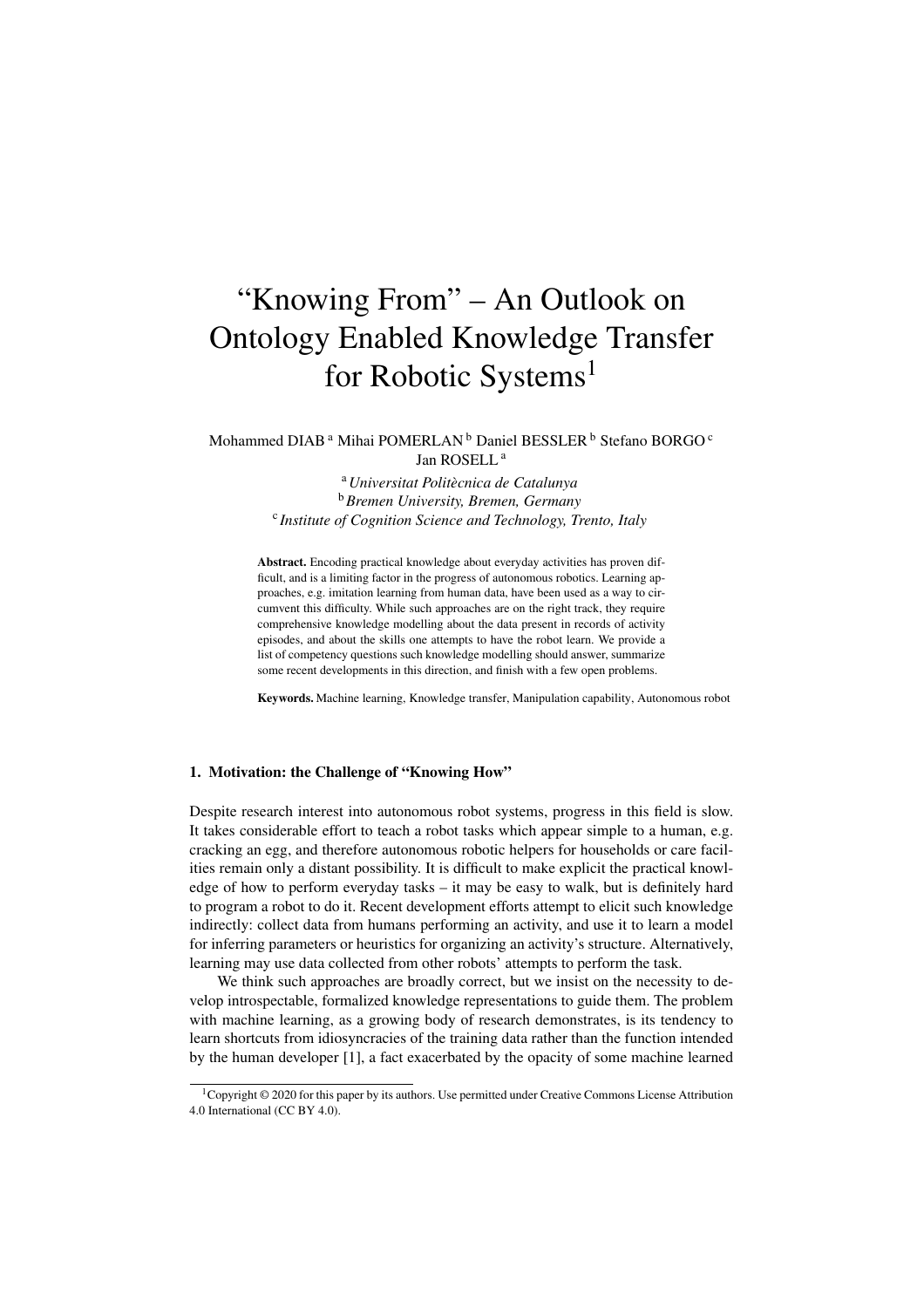models. For a cyber-physical system acting in the real world however, it is crucial that the system is amenable to introspection and verification – it cannot be trusted otherwise.

Some of the authors of this paper are actively working on the development of an infrastructure to gather, store, and query information about activity episodes<sup>2</sup>. An episode is recorded in our infrastructure as a Narratively-Enabled Episodic Memory (NEEM). We highlight the "narrative" part: a rich level of semantics on top of the records of raw signals is necessary if such records are to be useful as training data, and we outline in this paper that the semantics should clarify what problems and tasks the data are about.

We begin with a list of competency questions that, ideally, knowledge modelling for autonomous robots should be able to answer. In particular, being able to answer such questions helps to acquire knowledge via learning and to transfer it between agents.

- 1. *What are the appropriate behaviors for a task in this situation?* Most tasks can be executed in different ways but not all are equally acceptable by humans: wasting of resources, very fast/slow movements, breaking of proxemic rules, causing danger are all behavioral factors that an ideal robot should take into account. Appropriateness is often cultural and contextual.
- 2. *What kind of knowledge is necessary to achieve a task?* Planning how to execute a task generally requires different types of knowledge: possible and allowed actions, likely consequences, factual and typical location of items, procedural "flair" (e.g. controller parametrizations), expectations about other agents, etc.
- 3. *What does a particular system believe to be true?* This kind of questions are important to explain why a system makes certain decisions, why it implements them in a certain way, and why the resulting behavior is justified or not.
- 4. *What knowledge can be transferred between agents?* It is important to understand what items of knowledge may be transferable, the level of abstraction at which they are most useful, and how to adapt them to the capabilities of the robot. Declarative knowledge can often be copied as-is, but practical knowledge is usually agent-dependent. Yet, it is expected that there is a level of commonality among different agents that have the "same skills".
- 5. *How is experience/training data gathered?* This question aims to make explicit what data is relevant and what events are considered (un)likely. Given the sensitivity of machine learning models to biases in their training data, it is not just the availability of the data that is important; we need data about the data.

# 2. Machine Learning for Robots: a Very Brief Overview

There is a very vast literature about applying machine learning techniques to a variety of applications, including robotics. We will only summarize a few results in this section, with a focus on how they relate to the competency questions we have identified. We believe the research results we discuss are typical of the larger situation in the field.

# *2.1. What are the appropriate behaviors for a task in a given situation?*

Ethics and AI is itself a hot topic for philosophical and vision papers, but we are not aware of any results tackling this with machine learning. To our knowledge, there are no

<sup>&</sup>lt;sup>2</sup>Querying the activity episodes we have stored is possible at open-ease.org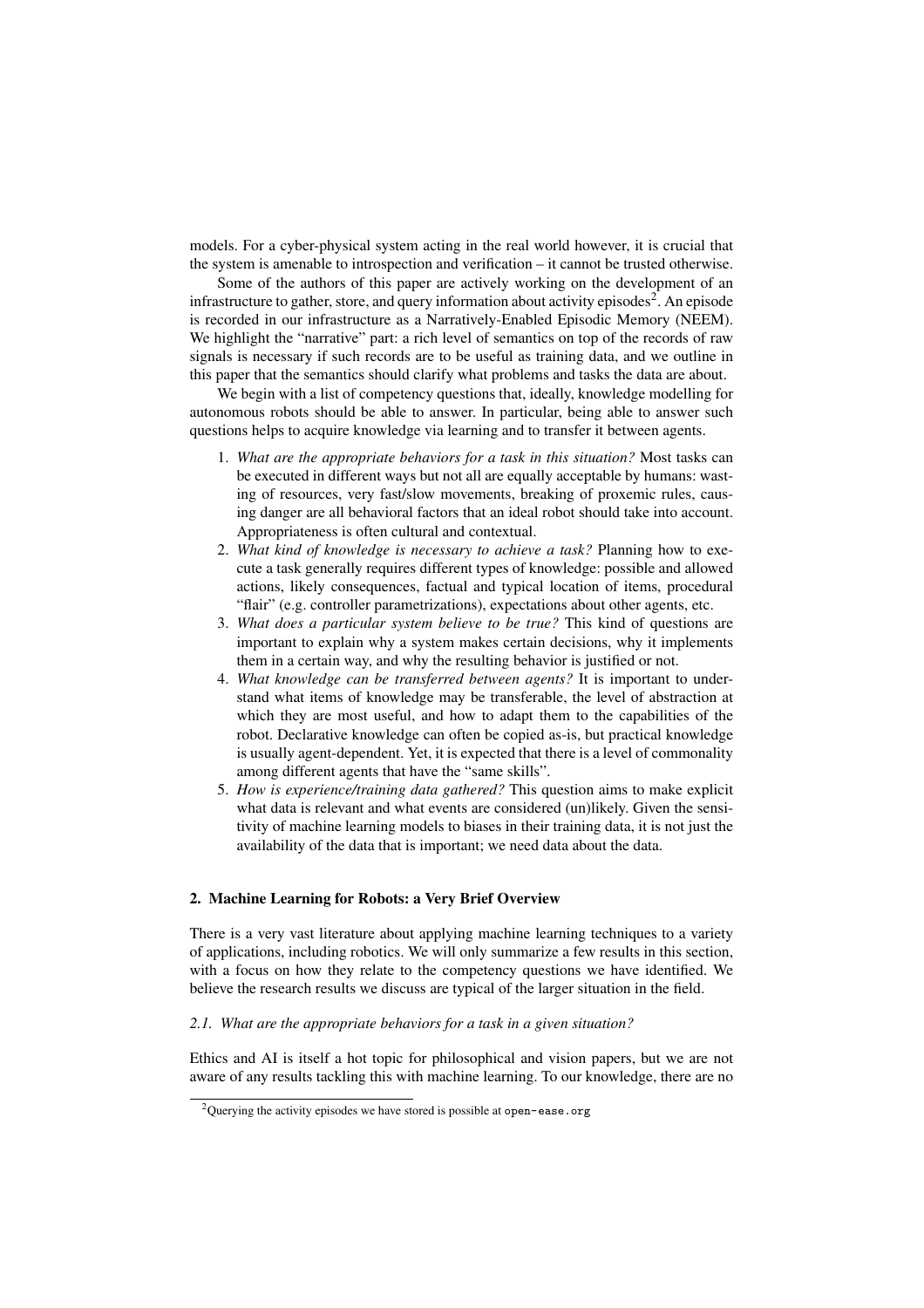datasets or benchmarks for what would be moral or culturally appropriate behavior – i.e., the usual way of pumping out results from machine learning is not applicable –, and this is clearly a situation that needs principled modelling of what norms on behavior are, how they can be acquired from humans, and how they might be verified in a learned system.

# *2.2. What kind of knowledge is necessary to achieve a task?*

In an attempt to provide more generalizable action concepts, carefully engineered curricula were used to help an agent learn how to act in a simulated pixelworld [2] or a tabletop setting with objects of simple shapes [3]. "Simpler actions" are used to build complex ones. While a promising approach, the curricula are too specific to the demonstrations in the papers. E.g., what the authors call "containment" in the pixelworld will not give an agent a general intuition about containment. Also, capability reasoning is limited in this approach. The robot cannot identify subactions it would need to master first, the way a human can see they need a way to control objects if the task is to position them.

## *2.3. What does a particular system believe to be true?*

A recent report surveys opportunities for knowledge graph techniques for explainable AI [4]. Briefly, current XAI techniques focus too much on feature correlations and offer little support for reasoning, e.g. causal reasoning. To this we would add that, in so far as an XAI technique relies on approximating a model making decisions with a simpler one, faithfulness issues appear. Therefore, it is important that an agent's knowledge about its own situation, at least at a level of abstraction that determines the actions it initiates, be represented in an interpretable way.

#### *2.4. What knowledge can be transferred between agents?*

The correspondence problem  $-$  e.g. different body shapes  $-$  is well known in imitation learning and approaches to adjust trajectories from a human teacher to a robot student exist [5]. However, the robot is dependent on the engineer to provide such trajectory adjustments, which may change when a new task needs to be learned. A deeper understanding of skills, their effects and physical requirements, is needed to autonomously reason about heuristics to tackle the correspondence problem.

# *2.5. How is experience/training data gathered?*

Unfortunately many papers tend to not put much weight on this issue and its implications for what a robot learns. E.g. a claim is made that, via imitation learning, a robot is taught to kick a stationary ball forward [6]. The result is impressive given the difference between human and robot, but a skill hasn't been learned yet: the training data contains only humans who start facing the ball, and who successfully kick it. Additional effort is necessary to learn how to adapt what is imitated to new circumstances [5], but this new training process is liable to introduce error via unexamined biases in the training data [1].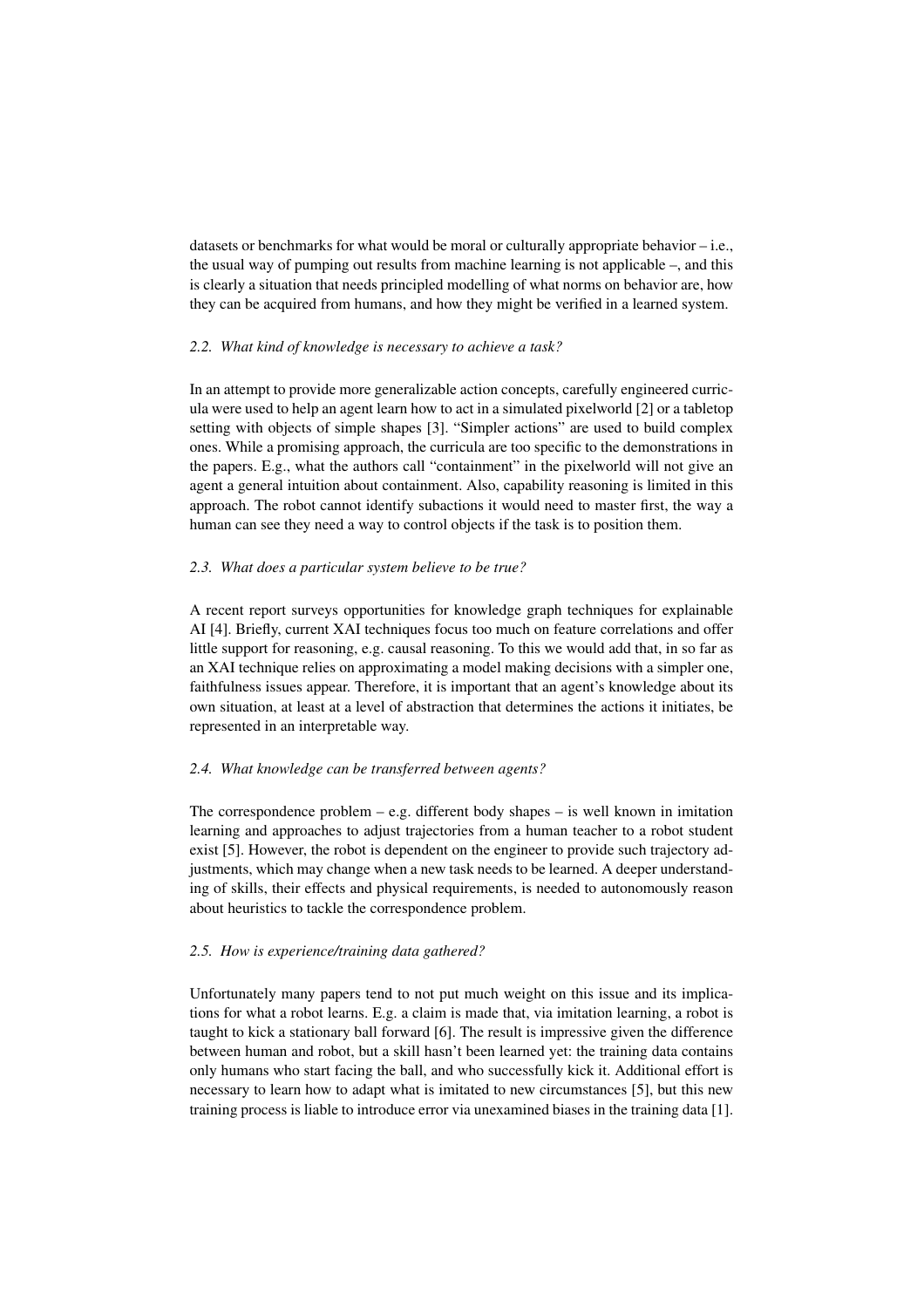# 3. Knowledge Transfer Toward Robots

Knowledge representation and reasoning in autonomous robot control is a fairly extensive field of research with developments in both service and industrial robotics. Olivares-Alarcos et al. provide a comprehensive comparison of different approaches [7]. We will further focus in this section on what has been already done to support learning and knowledge transfer towards robots.

An immediate problem is that knowledge is often implicitly encoded, e.g. in the control system of the robot or in physical models for simulation, raising the question of how to organize such heterogeneous information sources in a coherent knowledge base [8]. KnowRob [9,10] and Perception and Manipulation Knowledge (PMK) [11] are two examples of systems attempting to do so, by presenting themselves to their users via a logic-based query interface where logical expressions are grounded in subsymbolic procedures, e.g. robot localization algorithms giving probability distributions for location.

The need for a distributed knowledge service where experiential data for robots could be pooled and queried on demand has become clear in recent years. Fundamental work has been done in the RoboEarth project [12] where Rapyuta, a cloud-robotics platform, was developed [13], allowing the delegation of computationally heavy tasks into the cloud platform. It also provided the robots with access to a knowledge repository including task knowledge. Another example of a cloud-robotics platform is openEASE which attempts to provide a cloud storage for experiential knowledge [14]. openEASE stores activity episodes as heterogeneous data sets including symbolic descriptions of activities and quantitative data recorded during the activity, allowing robots to extract knowledge from stored situations that are, by some relevant metric, similar to the situations they face. The increased control over the training data allows the robot to formalize its own learning problem and curate the dataset so that it is appropriate to the task.

In order for a repository of episodic memories to be useful as a generator of training data or even a "cheat sheet" to suggest ready-made plans and parametrizations to the robot, it should be able to answer several questions such as, is there any episode from a situation similar to the one a robot wants to learn about? If so, how many episodes are matched? Can the performance in the recorded episode be adapted to the current situation? Some of these questions are addressed in the works presented in [15,16].

To judge similarity of episodes, information present in a recorded episode should also allow answering questions such as what are the entities in the environment, what are their initial states, what are the sensors the robot/environment has, what type of sensors can be used to perceive the environment in the current situation [11].

As we have previously mentioned in our discussion of learning approaches for robots, it should be possible to store episodes of failure as well, both to understand what kind of failures can happen, when they do, and how to recover from them. This requires an ontological characterization of failure, its causal mechanisms, its impact on other activities the robot might perform, and what the criteria for successful failure handling are. These questions are addressed in the work presented in [17]

Stored episodes must also contain information relevant for the task and motion planning (TAMP) modules of a robot, such as: 1) the appropriate interaction parameters (friction, slip, maximum force) required by physics-based motion planners to correctly interact with rigid bodies; 2) the spatial relations (on, inside, right, etc.) between the objects in a cluttered scenario; 3) the feasibility of actions due to geometric issues like arm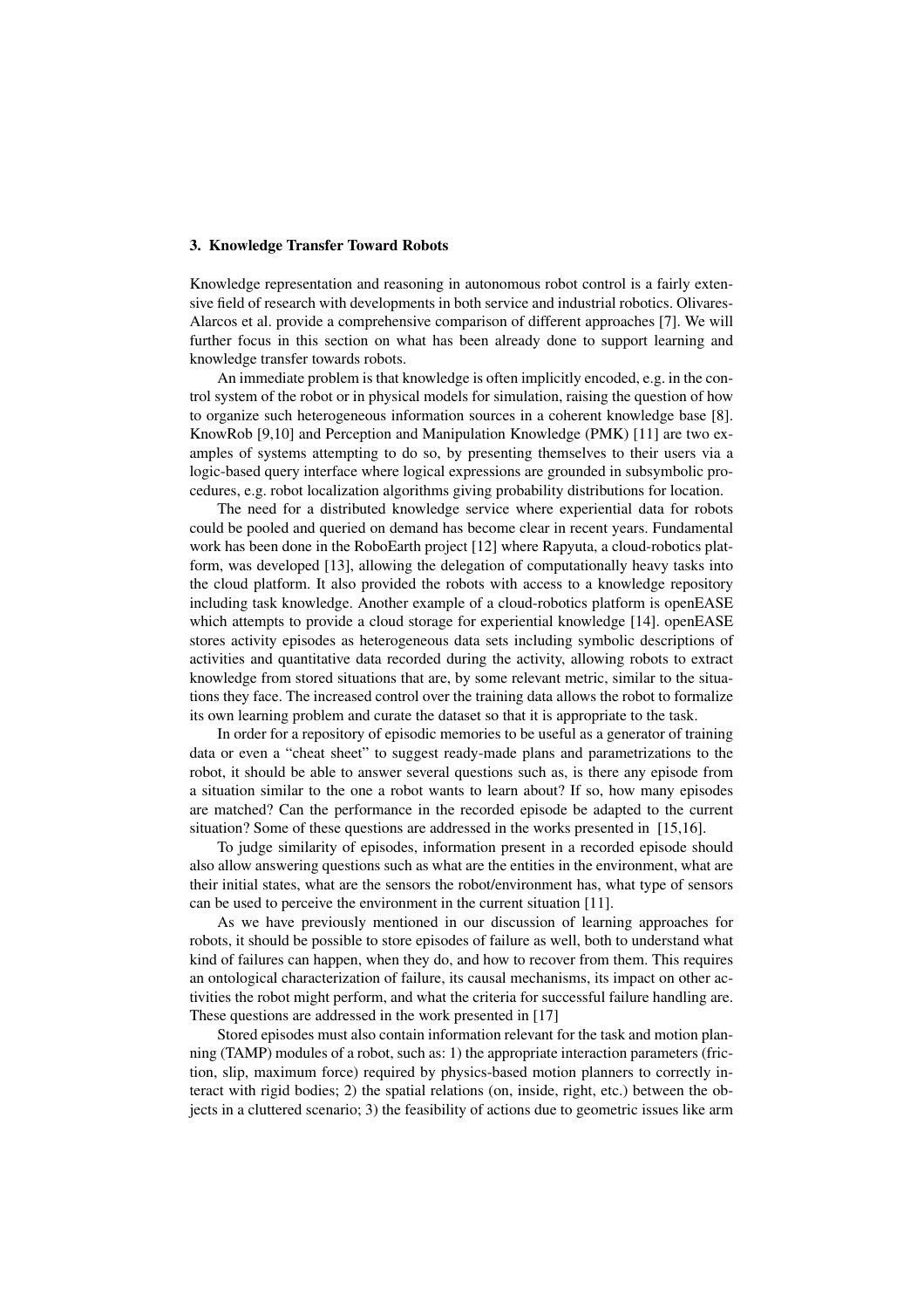reachability or collisions; 4) the feasibility of actions due to object features (e.g., overweight objects); 5) the geometric constrains that limit the motion planner space; 6) action constraints regarding the interaction with objects; and 7) the initial scene for the planner regarding for instance the potential grasp poses. Knowledge can play a significant role to guide the TAMP by answering all aforementioned points [18,11].

#### 4. Further Open Problems for a Formal Modelling of Knowledge Transfer

In this paper we have discussed knowledge transfer as a means to acquire and adapt suitable behaviors to execute tasks, and summarized some existing work into achieving this with knowledge-enabled approaches. If we look at this issue in full generality, the discussion in Sec. 3 leaves out important aspects which are hard to model, and that we anticipated in part in the list of competency questions of Sec. 1. In complex socio-technical systems, e.g. hospitals or retirement homes, it is not enough to learn how to accomplish a task in a standard way. When to act, how to adapt to surrounding events, how to interact with nearby humans are important aspects to the success of an activity, but these aspects are culturally dependent and rely on a shared understanding of the situation.

Some formal proposals have pushed forward in terms of a trait-based theory of culture [19]. The idea, supported by studies in anthropology, is to model culture as a combination of four types of traits: knowledge traits about factual knowledge, behavioral traits about recognized ways to behave, rule traits about general principles and guidelines and interpretation traits, i.e. functions that take as input perception and previous situations (among other things) and output the most common way to make sense of this information in the given cultural group; e.g. being in a restaurant if people are distributed over tables eating food, or in an emergency state when a certain sound is heard or there is a person lying unresponsive on the street. These approaches are far from being implemented, and the actual development of suitable cultural knowledge remains an open problem.

Another issue illustrated by our competency questions is modelling capabilities. Intuitively speaking, a capability is something which, if an agent possesses it, allows that agent to perform some kind of tasks. Complexity comes from finding a principled, formal answer about what kind of entity a capability is, what other entities it might depend on and in what way, and how it might compare to analogous capabilities of different agents. A simple capability model might be obtained by mapping sets of the robot's hardware parts to tasks; an example of this in the multi-robot, outdoor setting can be seen in the SHERPA project [20]. However, different robots may use different hardware for performing similar tasks, and defective hardware may be worked around by a process of adaptation. When adding new tasks to the repertoire of a robot it is not clear, without a deeper modelling of capabilities and how they relate to each other, how such a simple, hardware-to-tasks mapping should be updated – in particular, not when the new tasks don't use the old ones, with the old parametrizations, as subroutines.

#### Acknowledgments

This work was partially funded by Deutsche Forschungsgemeinschaft (DFG) through the Collaborative Research Center 1320, EASE and by the Spanish Government through the project DPI2016-80077-R. M. Diab is supported by the Spanish Government through the grants FPI 2017.